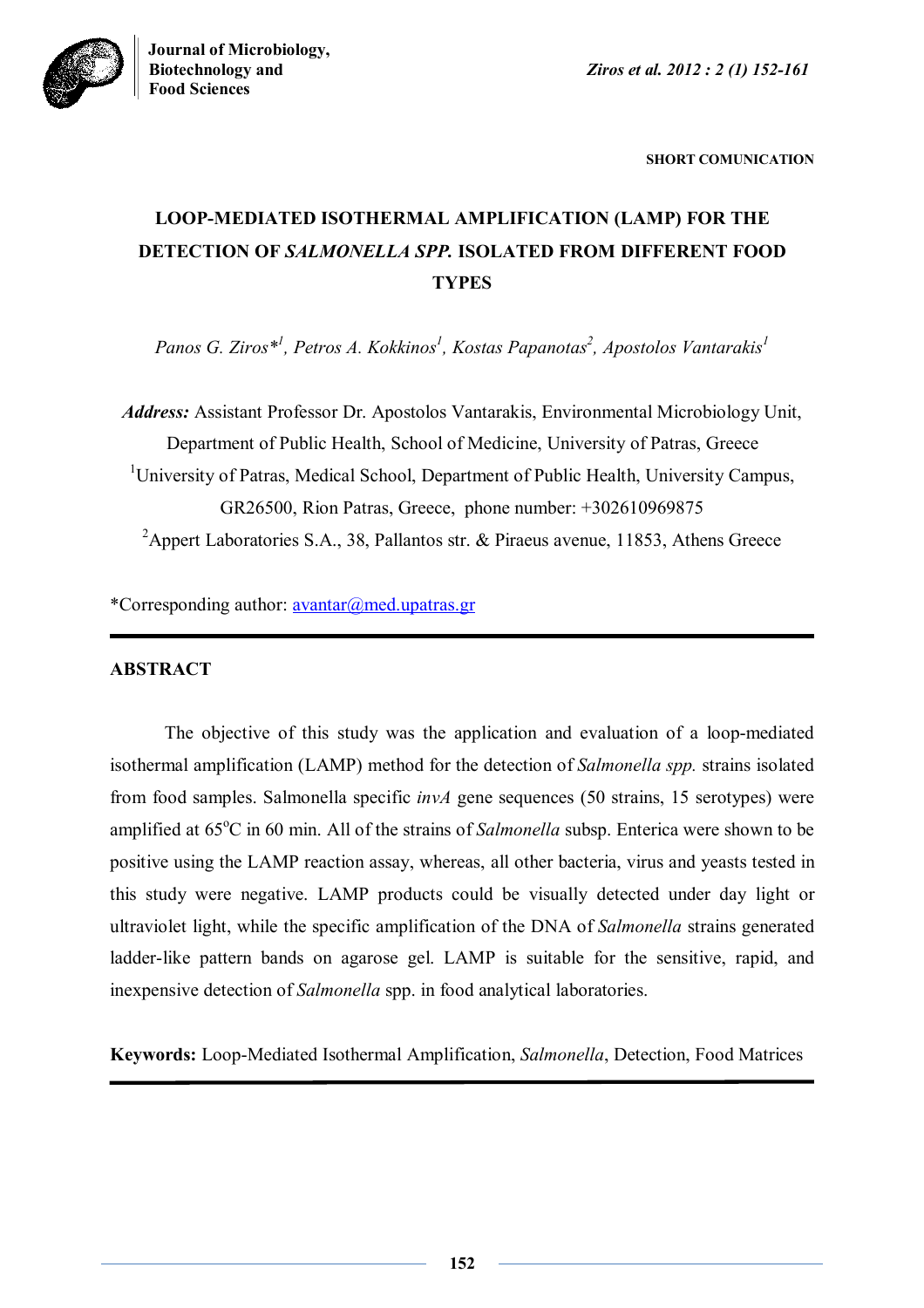#### **INTRODUCTION**

Foodborne diseases are a serious threat to public health (**Yang** *et al.***, 2010**). Salmonellosis, a major foodborne infectious disease worldwide, is caused by 2500 serovars, and is most often attributed to the consumption of contaminated foods such as poultry, beef, pork, eggs, milk, seafood, nut products, and fresh produce (**Techathuvanan** *et al.***, 2010; Yang** *et al.***, 2010; Li** *et al.***, 2009; Wang** *et al.***, 2008; Ohtsuka** *et al.***, 2005**). The traditional *Salmonella* detection includes pre-enrichment, selective enrichments and plating on selective agar media followed by biochemical and serological tests which requires 5 to 7 d for completion and is time consuming, labour intensive and costly to meet food safety control in routine food analytical laboratories (**Techathuvanan** *et al.***, 2010; Okamura** *et al.***, 2009; Wang** *et al.***, 2008**). To satisfy the desired rapidity, polymerase chain reaction (PCR) and realtime PCR assays have been applied but still require long time periods and expensive equipment, such as a thermal cycler (**Okamura** *et al.***, 2008; Wang** *et al***., 2008; Pochop** *et al.,* **2011**). Novel rapid *Salmonella* detection assays without the need for sophisticated equipment or labour remain in high demand (**Techathuvanan** *et al.***, 2011**).

Loop-mediated isothermal amplification (LAMP) is a novel nucleic acid amplification assay that is rapid, specific, and simple, and has provided a new alternative for molecular diagnosis (**Notomi** *et al.***, 2000**). The LAMP assay has been applied for the detection of *Salmonella*, and its higher sensitivity has been demonstrated. (**Okamura** *et al.***, 2008; Hara-Kudo** *et al.***, 2005; Ohtsuka** *et al.***, 2005**).

The objective of our study was the application and further evaluation of a diagnostic LAMP-based assay for the detection of *Salmonella* in foods, and its potential use in routine food analytical laboratories.

#### **MATERIAL AND METHODS**

## **Bacterial and non bacterial control strains**

Fifty strains of 15 different serotypes of *Salmonella* subsp. Enterica, and 10 strains of 3 bacterial species other than *Salmonella*, 2 virus species, and 2 yeast species (Table 1) were used to further evaluate the specificity of the LAMP assay. *Salmonella* strains were cultured according to ISO method 6579:2002. Non-Salmonella bacterial species were cultured on Tryptic Soy Agar (TSA), and yeast species on Malt Extract Agar (MEA). Virus aliquots of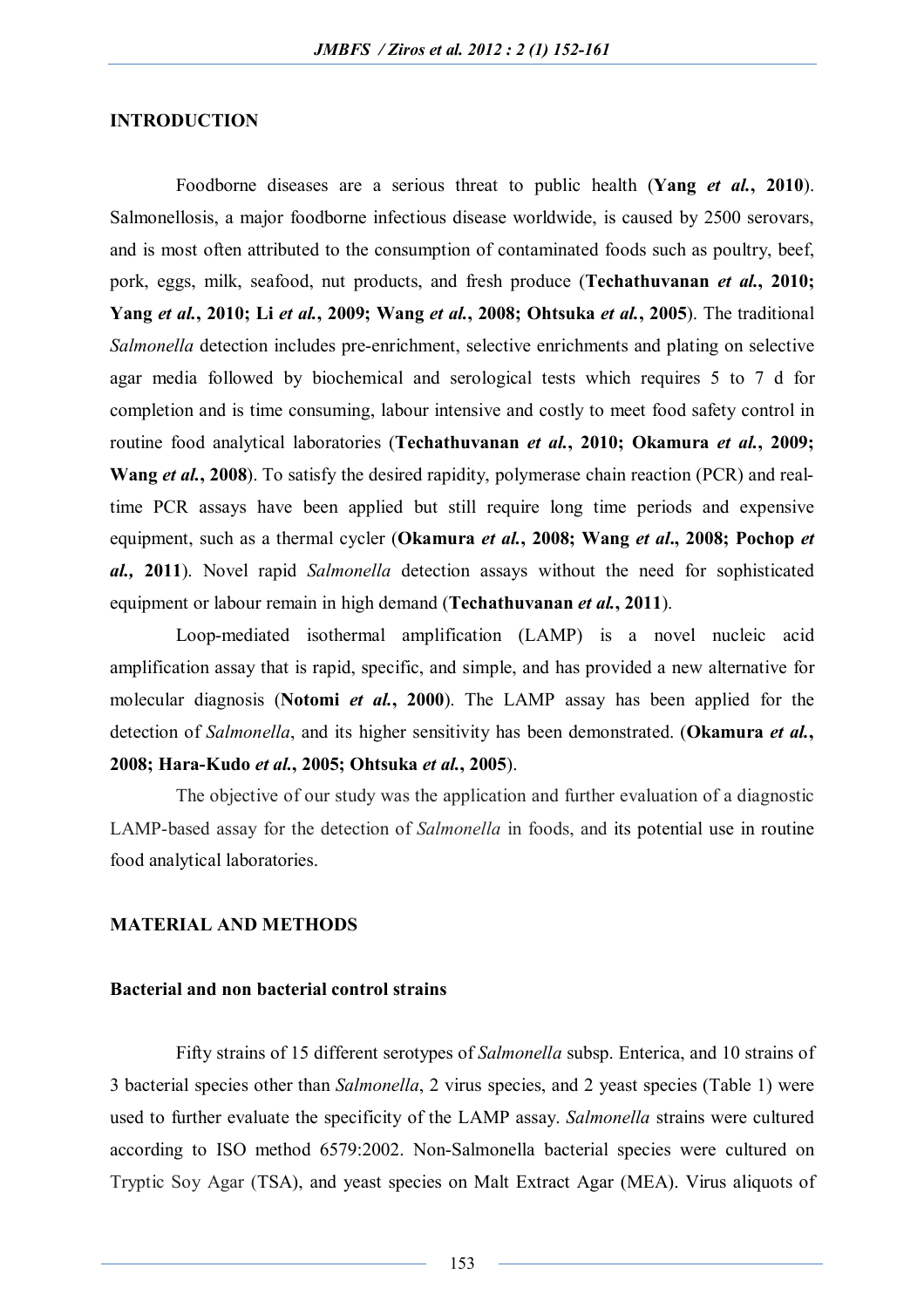human adenovirus (hAdV type 35) and human Norovirus GI and GII (NoV) were used. Appert SA and the Environmental Microbiology Unit are both accredited (E.SY.D., Hellenic Accreditation System S.A) for the Detection of *Salmonella* spp, (ISO 6579:2002).

# **Nucleic acids extraction**

Bacterial, viral and yeast nucleic acids were extracted using the Blood and Tissue kit (Qiagen), QIAamp Viral RNA mini kit (Qiagen), and DNeasy Plant Mini Kit (Qiagen), respectively, in line with the manufacturer's instructions, using QIAcube (Qiagen, Hilden, Germany) fully automated platform.

#### **LAMP assay**

In this study, six primers, two inner primers, two outer primers and two loop primers, targeting *Salmonella* enterica invasion protein (*invA*) gene were used for the LAMP reactions. (**Hara Kudo** *et al.***, 2005**). The reaction components were mixed in a tube incubated at 65 °C for 60 min using a thermal cycler (MJ Mini™ Personal Thermal Cycler, BIO-RAD, USA) and then heated to 80  $\degree$ C for 2 min to terminate the reaction. Aliquots of 10 μl of LAMP products were electrophoresed on 2% agarose gels and were visualized by ethidium bromide (Sigma) staining.

## **LAMP specificity**

*Salmonella* and non *Salmonella* strains (Table 1) were used to determine LAMP specificity. Aliquots (2 μl) of each DNA template as prepared above were subjected to LAMP amplifications. Specificity tests were repeated twice.

## **RESULTS AND DISCUSSION**

The diagnostic accuracy of the assay was shown to be 100%. The specific amplification of the DNA of *Salmonella* strains generated ladder-like pattern bands on agarose gel (Figure 1). No amplification was observed in LAMP reactions without template DNA (negative control) and in the control reactions with non *Salmonella* strains. All of the 50 strains of 15 serotypes of *Salmonella* subsp*.* Enterica were shown to be positive using the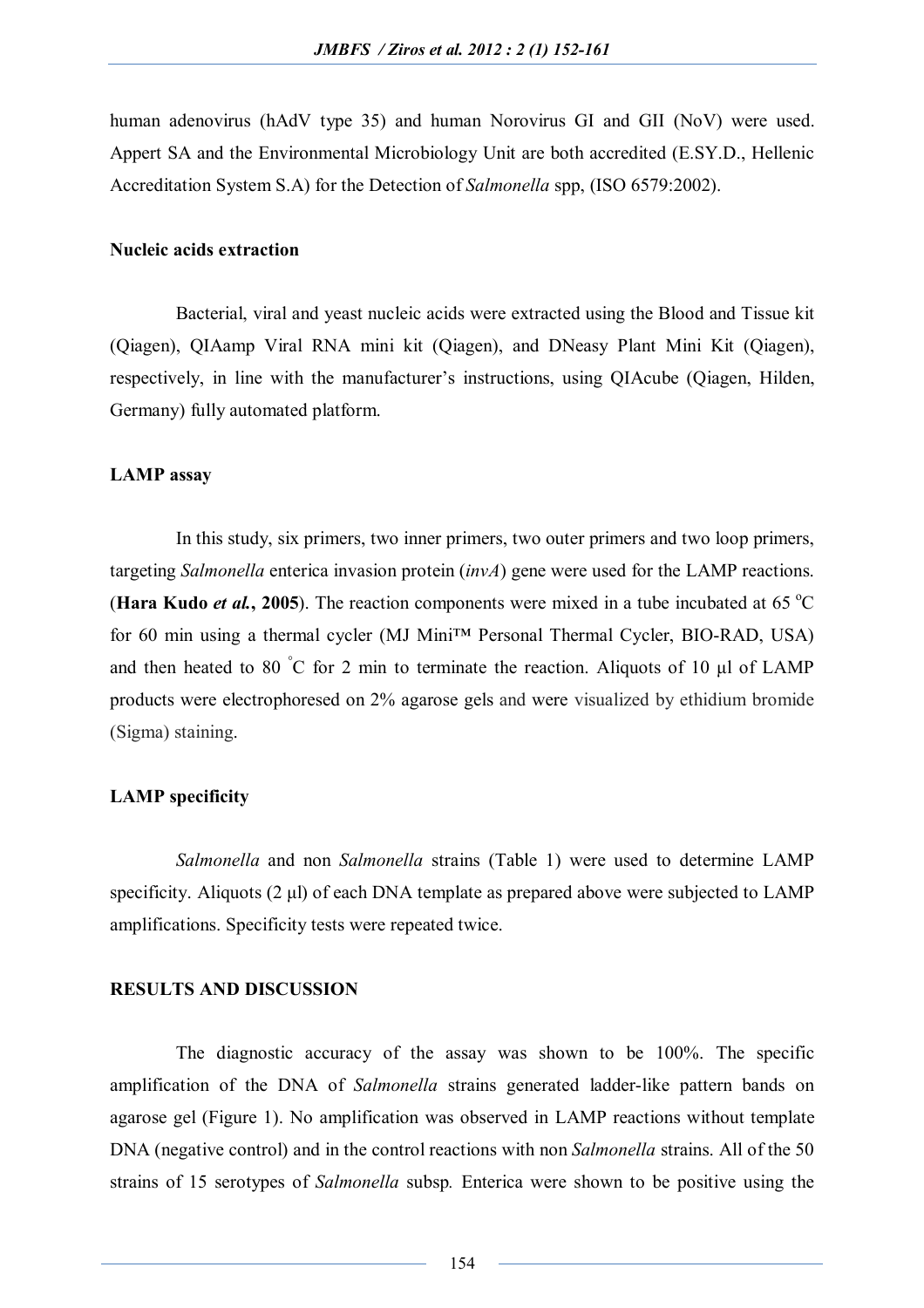LAMP reaction assay, whereas, all other bacteria, virus and yeasts tested in this study were negative. LAMP assay detected *Salmonella* within 60 min.

Sensitive and rapid detection methods for *Salmonella* in food are required. While a variety of isothermal nucleic acid amplification mechanisms are available, the most suitable is LAMP as it requires only a single enzyme (strand displacing polymerase) and does not require preliminary manipulations to build a molecular motif capable of continuous selfreplication (**Jenkins** *et al.***, 2011**). LAMP is a novel nucleic acid amplification assay that is rapid, specific, and simple. This assay has been used for the *in vitro* specific detection of *Salmonella* in pure culture (**Techathuvanan** *et al.***, 2010; Okamura** *et al.***, 2008; Wang** *et al.***, 2008; Hara-Kudo** *et al.***, 2005**). The detection sensitivity of the LAMP assay for *Salmonella*  using pure culture has been determined to be > 2.2 cfu/test tube using nine serotypes (**Hara-Kudo** *et al.***, 2005**), 10<sup>1</sup> CFU**/**mL for pure overnight culture *S.* Typhimurium (**Techathuvanan**  *et al.***, 2010**), 100 fg DNA/tube (**Wang** *et al.***, 2008**), 10<sup>3</sup> CFU/ml broth (**Okamura** *et al.***, 2008**). To confirm the specificity of LAMP, various *Salmonella* serotypes and non *Salmonella* strains were tested in this study. The assay inclusivity has been increased by other *Salmonella*  Enterica subspecies than those previously tested (*Salmonella* Deversoir, *Salmonella* Hermannswerder, *Salmonella* London, *Salmonella* Meleagridis, *Salmonella* Putten). The detection of various *Salmonella* serotypes was slightly different among serotypes, but the difference seemed to be due to the concentration of the *Salmonella* cells. The fifty strains of 15 serotypes of *Salmonella* subsp. Enterica were amplified, but not 10 strains of 3 bacterial species other than *Salmonella*, 2 virus species, and 2 yeast species. This complies with the studies of **Hara-Kudo et al.** (**2005**) and **Techathuvanan et al.** (**2010**) which reported that *inv*A primers did not cross-react with other foodborne pathogens (**Techathuvanan** *et al.***, 2010; Hara-Kudo** *et al.***, 2005**). The LAMP assay does not require well-equipped laboratories to be performed, and the procedure may be easily standardized among different laboratories (**Okamura** *et al.***, 2008**). However, some current limitations of the used assay need to be considered, such as the inability to distinguish between the various *Salmonella* serovars as the assay is based on the detection of the *inv*A gene (**Techathuvanan** *et al.***, 2012**). Further development of other LAMP assays specific for the different serotypes will improve the ability for the identification and discrimination of *Salmonella* serovars (**Okamura** *et al.***, 2008**). Analytical *Salmonella* detection protocols consisting of a pre-enrichment overnight step, followed by a nucleic acids extraction-purification step, and the final Salmonella specific LAMP assay, could improve detection speed to *<*1 d for the total assay. LAMP is expected to provide a platform for convenient and feasible testing for regular screening purposes in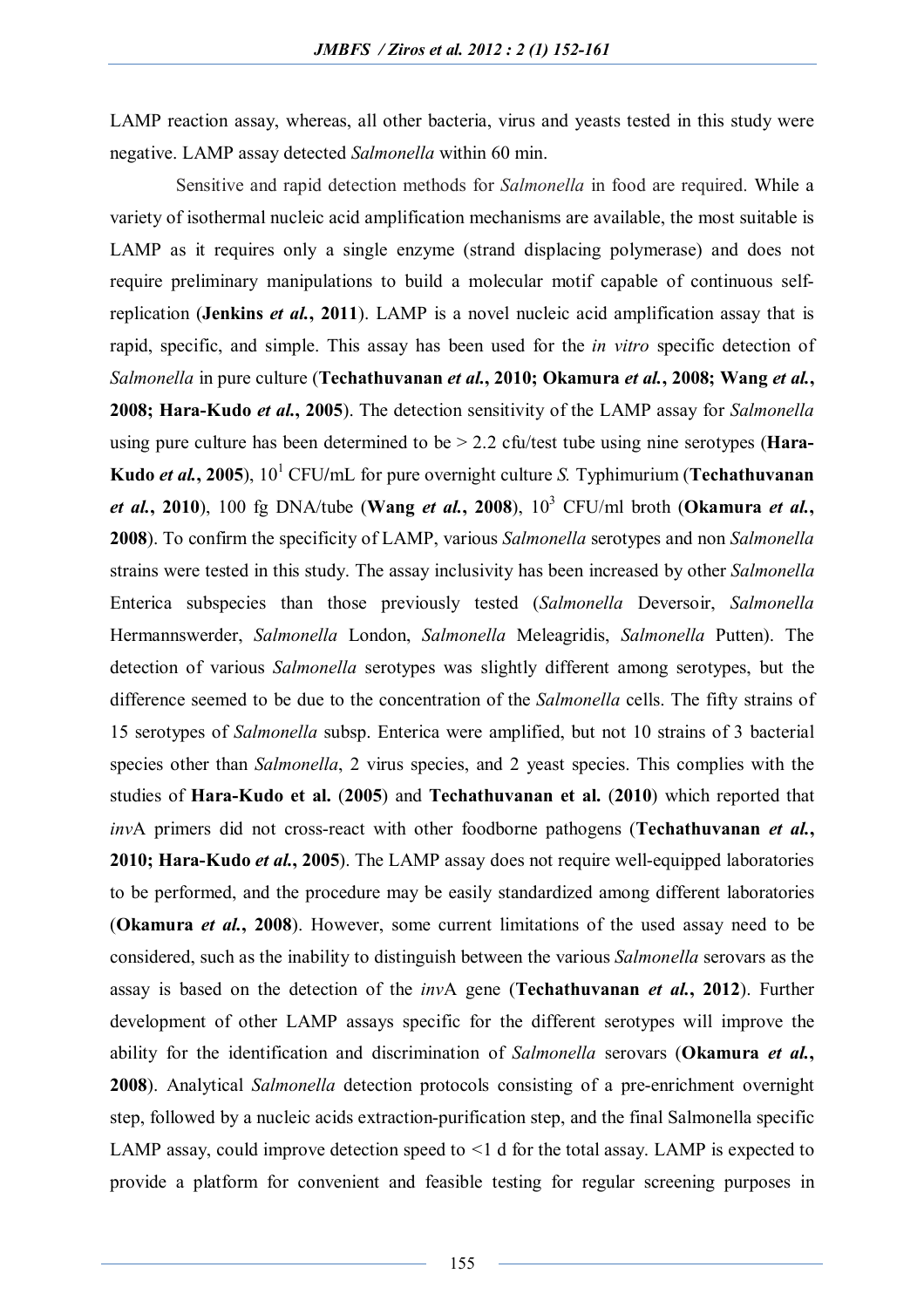diagnostic laboratories or for deployment in field-testing (**Okamura** *et al.***, 2009**). This LAMP assay has the potential to become a standardized method for the rapid detection of *Salmonella* in diagnostic food laboratories (**Techathuvanan** *et al.* **2012; Francois** *et al.***, 2011; Li** *et al.***, 2009**).

Fifty strains of 15 different serotypes of *Salmonella* subsp. *enterica*, and 10 strains of 3 bacterial species other than *Salmonella*, 2 virus species, and 2 yeast species were used to further evaluate the specificity of the LAMP assay (Tab 1).

| N <sub>0</sub> | <b>Salmonella</b> | <b>Strai</b> | No.            | <b>Typing and</b> | Food        | Amplification |
|----------------|-------------------|--------------|----------------|-------------------|-------------|---------------|
|                | strain            | n ID         | <sub>of</sub>  | confirmation      | matrix      | of invA       |
|                |                   |              | strai          | method            |             | <b>LAMP</b>   |
|                |                   |              | ns             |                   |             |               |
| $\mathbf{1}$   | Blockley          | $\Delta$ 384 | $\overline{2}$ | Serotyping by     | Raw         | $^{+}$        |
|                |                   | 62           |                | Slide             | poultry     |               |
|                |                   |              |                | Agglutination,    | meat        |               |
|                |                   |              |                | White-            | Greece      |               |
|                |                   |              |                | Kauffmann         |             |               |
|                |                   |              |                | (accredited       |             |               |
|                |                   |              |                | method)           |             |               |
| $\overline{2}$ | Bredeney          | $\Delta$ 396 | $\overline{3}$ | Serotyping by     | Raw         | $\ddot{}$     |
|                |                   | 25           |                | Slide             | poultry     |               |
|                |                   |              |                | Agglutination     | meat        |               |
|                |                   |              |                |                   | Greece      |               |
| 3              | Deversoir         | $\Delta 406$ | 5              | Serotyping by     | Taboulen    | $+$           |
|                |                   | 61           |                | Slide             | salad       |               |
|                |                   |              |                | Agglutination     | Greece      |               |
| $\overline{4}$ | Hermannswerder    | $\Delta$ 422 | 5              | Serotyping by     | Raw         | $^{+}$        |
|                |                   | 66           |                | Slide             | poultry     |               |
|                |                   |              |                | Agglutination     | meat        |               |
|                |                   |              |                |                   | Greece      |               |
| 5              | Montevideo        | $\Delta$ 422 | $\overline{3}$ | Serotyping by     | Raw         | $\! + \!$     |
|                |                   | 71           |                | Slide             | poultry     |               |
|                |                   |              |                | Agglutination     | meat        |               |
|                |                   |              |                |                   | Greece      |               |
| 6              | Typhimurium       | $\Delta$ 424 | $\overline{2}$ | Serotyping by     | Raw pig     | $+$           |
|                |                   | 74           |                | Slide             | meat        |               |
|                |                   |              |                | Agglutination     | Greece      |               |
| 7              | Snftenberg        | $\Delta$ 430 | $\mathfrak{Z}$ | Serotyping by     | Food toping | $+$           |

**Table 1** *Salmonella* and non *Salmonella* control strains tested in this study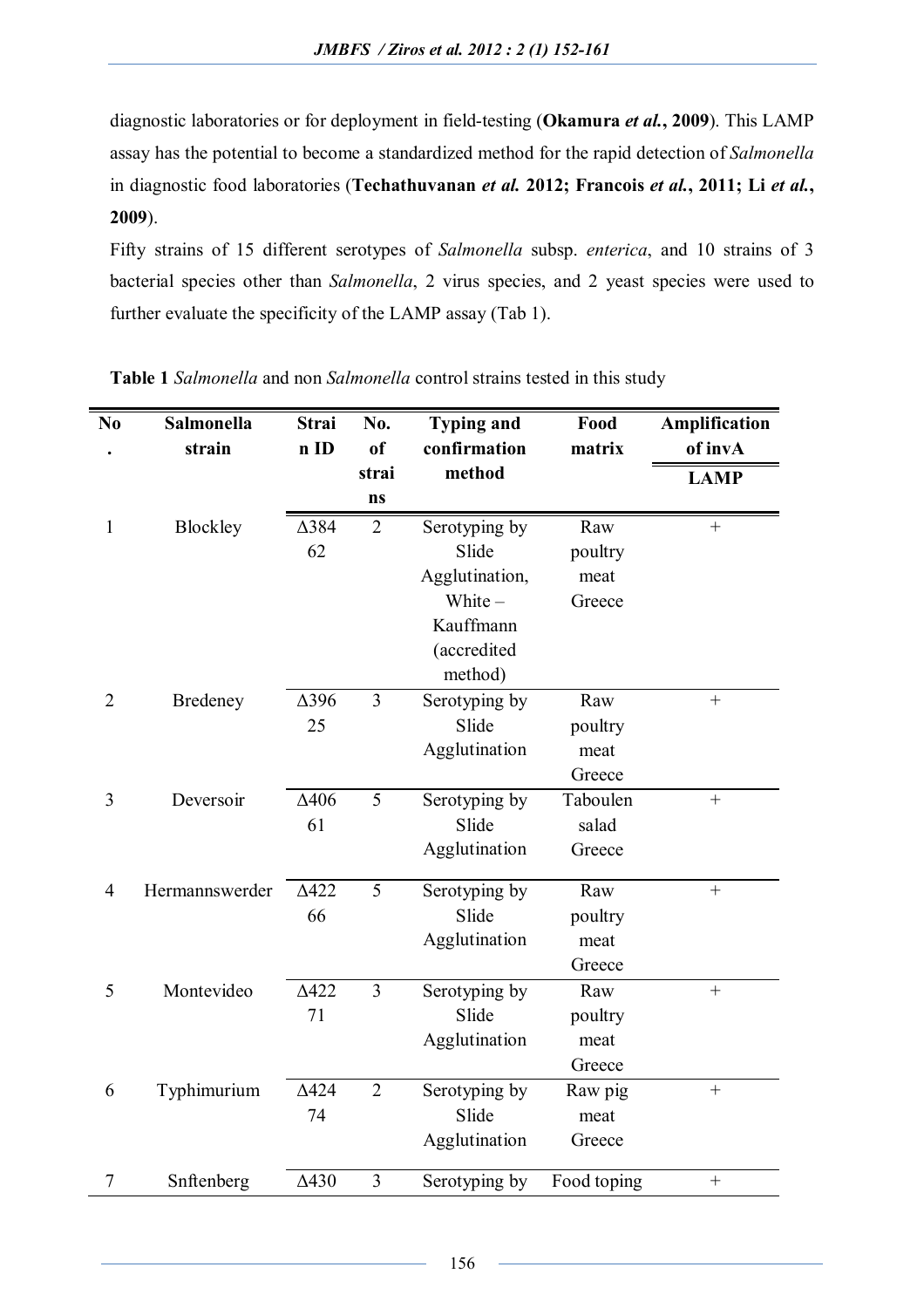|    |                                                | 94                 |                | Slide<br>Agglutination                  |                                  |                  |
|----|------------------------------------------------|--------------------|----------------|-----------------------------------------|----------------------------------|------------------|
| 8  | Putten                                         | $\Delta$ 431<br>47 | 5              | Serotyping by<br>Slide<br>Agglutination | Sesame<br>India                  |                  |
| 9  | Virchow                                        | $\Delta$ 434<br>73 | $\overline{2}$ | Serotyping by<br>Slide<br>Agglutination | Raw<br>poultry<br>meat<br>Greece |                  |
| 10 | London                                         | $\Delta$ 445<br>60 | $\overline{4}$ | Serotyping by<br>Slide<br>Agglutination | Raw<br>poultry<br>meat<br>Greece | $\boldsymbol{+}$ |
| 11 | Hadar                                          | $\Delta$ 477<br>37 | $\overline{2}$ | Serotyping by<br>Slide<br>Agglutination | Raw<br>poultry<br>meat<br>Greece |                  |
| 12 | Oraniemburg                                    | $\Delta$ 528<br>76 | $\overline{2}$ | Serotyping by<br>Slide<br>Agglutination | Pie with<br>greens<br>Greece     |                  |
| 13 | Enteritidis                                    | $\Delta$ 546<br>86 | 3              | Serotyping by<br>Slide<br>Agglutination | Raw<br>poultry<br>meat<br>Greece |                  |
| 14 | Thompson                                       | $\Delta$ 546<br>88 | $\overline{3}$ | Serotyping by<br>Slide<br>Agglutination | Raw<br>poultry<br>meat<br>Greece | $\boldsymbol{+}$ |
| 15 | Meleagridis                                    | $\Delta$ 550<br>50 | 6              | Serotyping by<br>Slide<br>Agglutination | Raw<br>poultry<br>meat<br>Greece | $\! + \!$        |
| 16 | Legionella<br>pneumophila<br><b>NCTC 12821</b> |                    | $\overline{2}$ |                                         |                                  |                  |
| 17 | Enterococcus<br><i>faecalis</i> NCTC<br>775    |                    | 1              |                                         |                                  |                  |
| 18 | Escherichia coli<br><b>NCTC 9001</b>           |                    | $\overline{2}$ |                                         |                                  |                  |
| 19 | Saccharomyces                                  | A420               | $\mathbf{1}$   | Nested PCR -                            | Concentrate                      |                  |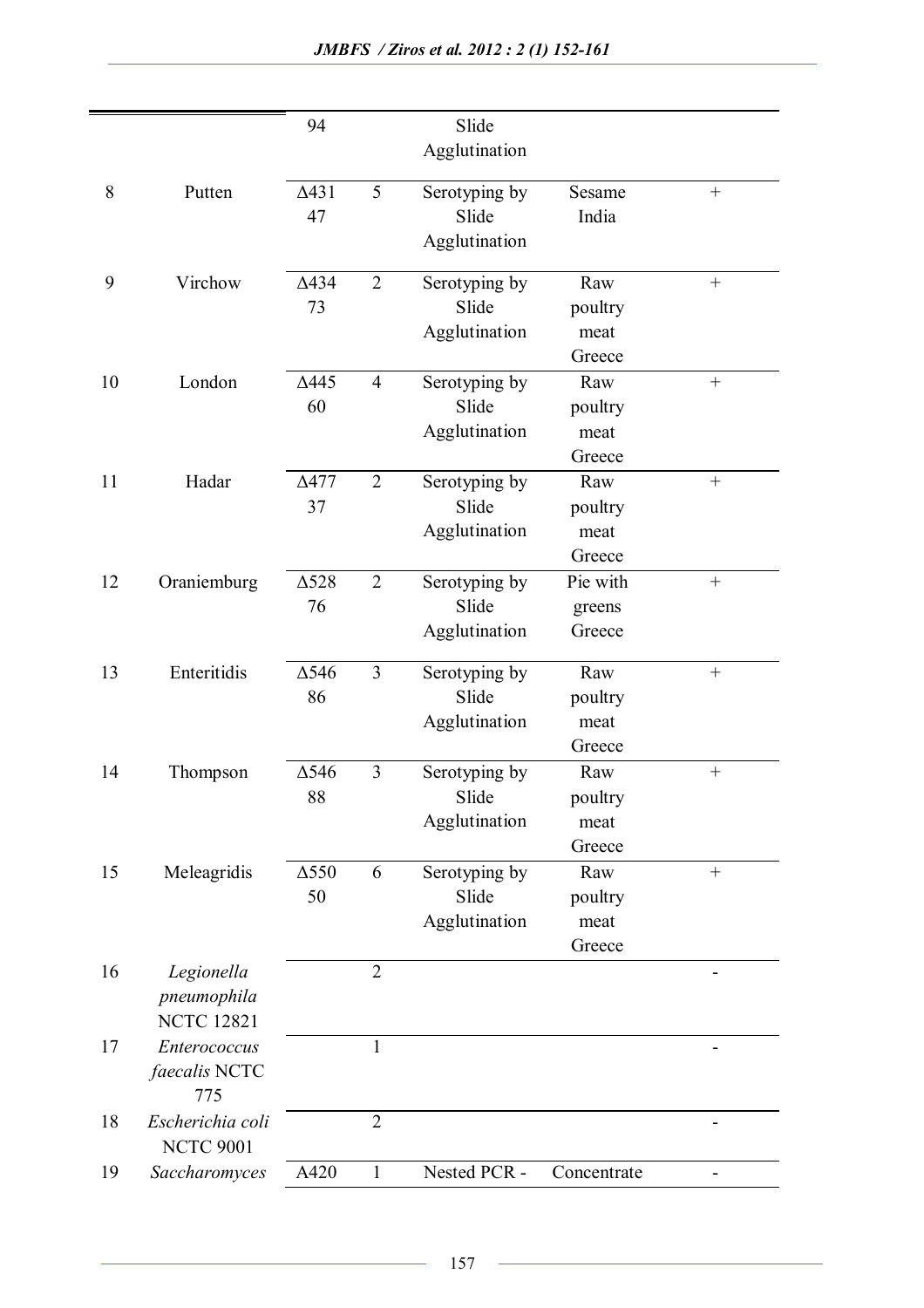|    | cerevisiae      | 4    |   | Sequencing   | d orange<br>juice |  |
|----|-----------------|------|---|--------------|-------------------|--|
| 20 | Zygosaccharomyc | A419 | 1 | Nested PCR - | Soft drink        |  |
|    | es bailii       | 6    |   | Sequencing   |                   |  |
| 21 | Human           |      |   |              |                   |  |
|    | Adenovirus type |      |   |              |                   |  |
|    | 35              |      |   |              |                   |  |
| 22 | Human Norovirus |      |   |              |                   |  |
|    | GI              |      |   |              |                   |  |
| 23 | Human Norovirus |      |   |              |                   |  |
|    | GII             |      |   |              |                   |  |



Figure 1 A. Visual detection of LAMP products under UV light (upper part). Representative agarose gel electrophoresis of LAMP products from nucleic acid extracts of pure cultures of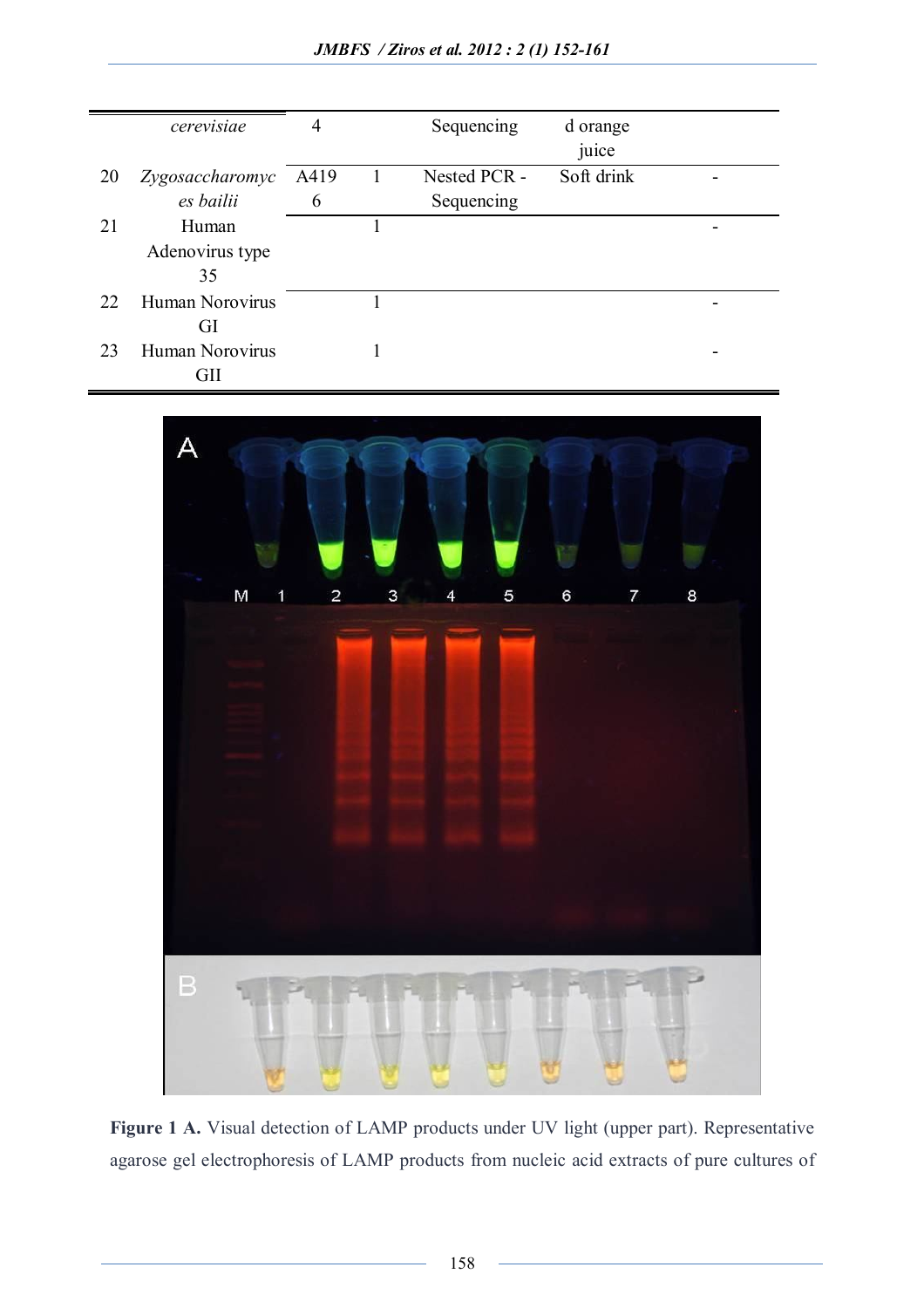selected Salmonella serotypes. M: 100 bp DNA ladder; Lane 1: Negative water control; Line 2: *Salmonella* Meleagridis, Line 3: *Salmonella* Hermannswerder; Line 4: *Salmonella* Deversoir; Line 5: *Salmonella* London; Line 6: *Escherichia coli*; Line 7: *Legionella* spp; Line 8: human Adenovirus (lower part). **B.** Visual detection of LAMP products under day light.

# **CONCLUSION**

Salmonella specific *invA* gene sequences were successfully amplified at 65°C in 60 min, by a loop-mediated isothermal amplification (LAMP) method, while the bacterial, viral and yeast control strains tested were negative. The study aimed to evaluate the inclusivity of a developed LAMP method for the detection of *Salmonella spp.* strains isolated from different food matrices, proved to be a sensitive, rapid and inexpensive detection method, which could be of interest for screening purposes in food analytical laboratories.

#### **REFERENCES**

FRANCOIS, P. – TANGOMO, M. – HIBBS, J. – BONETTI, E.J. – BOEHME, C.C. – NOTOMI, T. – PERKINS, M.D. – SCHRENZEL, J. 2011. Robustness of a loop-mediated isothermal amplification reaction for diagnostic applications. In *FEMS Immunology & Medical Microbiology*, vol. 62, 2001, no. 1, p. 41-48.

HARA-KUDO, Y. – YOSHINO, M. – KOJIMA, T. – IKEDO, M. 2005. Loop-mediated isothermal amplification for the rapid detection of *Salmonella*. In *FEMS Microbiology Letters,* vol. 253, 2005, no. 1, p. 155-161.

ANONYMOUS. 2002. The International Organization for Standardization. Microbiology of food and animal feeding stuffs. Horizontal method for the detection of *Salmonella* spp. ISO 6579:2002. Fourth edit, july 15, 2002.

JENKINS, D.M. – KUBOTA, R. – DONG, J. – LI, Y. – HIGASHIGUCHI, D. 2011. Handheld device for real-time, quantitative, LAMP-based detection of Salmonella enterica using assimilating probes. In *Biosensors and Bioelectronics*, vol. 30, 2011, no. 1, p. 255-260.

LI, X. – ZHANG, S. – ZHANG, H. – ZHANG, L. – TAO, H. – YU, J. – ZHENG, W. – LIU, C. – LU, D. – XIANG, R. – LIU, Y. 2009. A loop-mediated isothermal amplification method targets the phoP gene for the detection of *Salmonella* in food samples. In *International Journal of Food Microbiology,* vol. 133, 2009, no. 3, p. 252-258.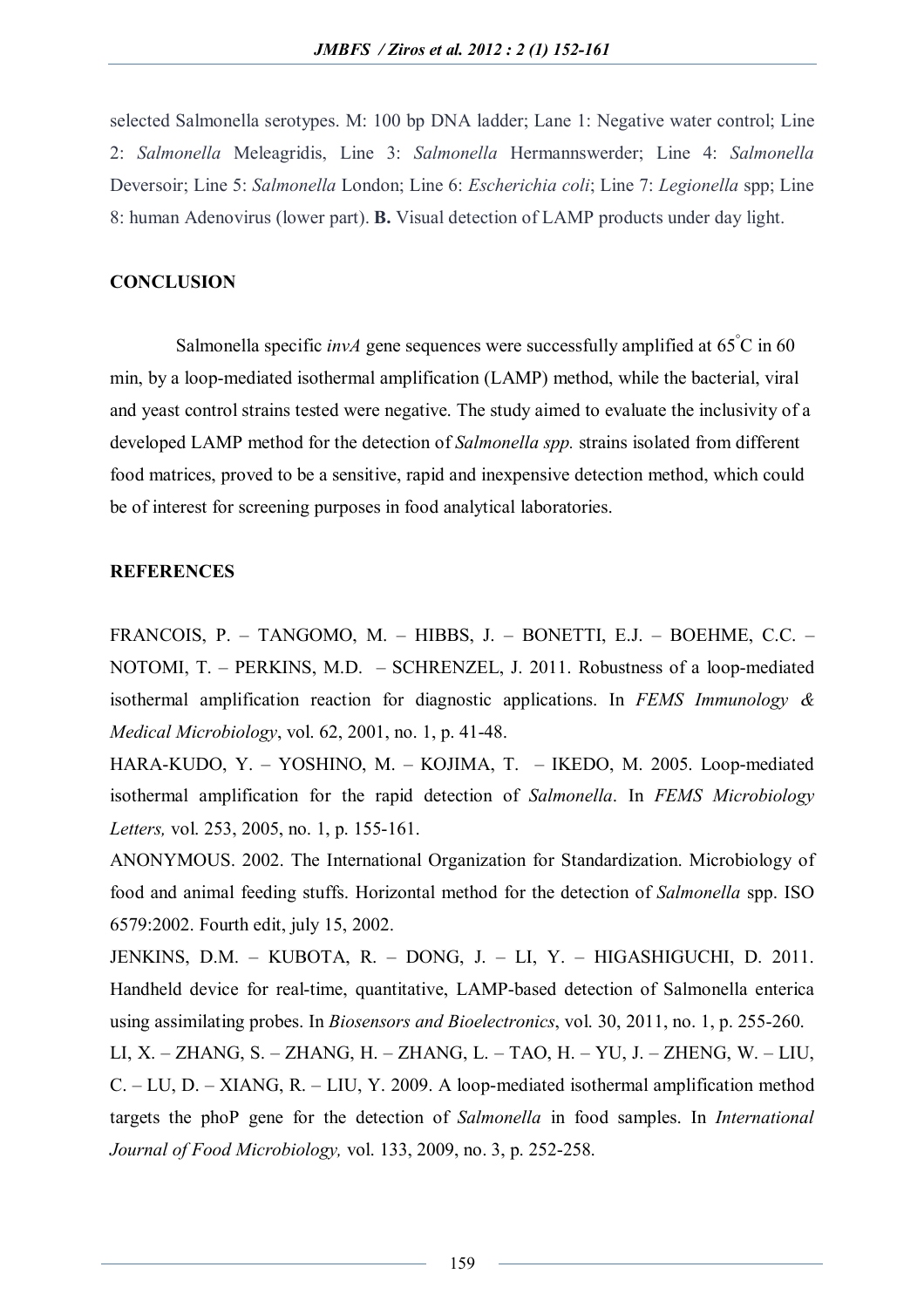NOTOMI, T. – OKAYAMA, H. – MASUBUCHI, H. – YONEKAWA, T. – WATANABE, K. – AMINO, N. – HASE, T. 2000. Loop-mediated isothermal amplification of DNA. In *Nucleic Acids Research,* vol. 28, 2000, no. 12, e63.

OHTSUKA, K. – YANAGAWA, K. T – AKATORI, K. – HARA-KUDO, Y. 2005. Detection of Salmonella enterica in naturally contaminated liquid eggs by loop-mediated isothermal amplification, and characterization of Salmonella isolates. In *Applied and Environmental Microbiology,* vol. 71, 2005, no. 11, p. 6730-6735.

OKAMURA, M. **–** OHBA, Y. **–** KIKUCHI, S. **–** SUZUKI, A. **–** TACHIZAKI, H.**–** TAKEHARA, K. **–**IKEDO, M., KOJIMA, T. **–**NAKAMURA, M. 2008. Loop-mediated isothermal amplification for the rapid, sensitive, and specific detection of the O9 group of Salmonella in chickens. In *Veterinary Microbiology,* vol. 132, 2008, no. 1-2, p. 197-204.

OKAMURA, M. –OHBA, Y. –KIKUCHI, S. –TAKEHARA, K. –IKEDO, M. –KOJIMA, T. –NAKAMURA, M. 2009. Rapid, sensitive, and specific detection of the O4 group of *Salmonella* Enterica by loop-mediated isothermal amplification. In *Avian Diseases,* vol. 53, 2009, no. 2, p. 216-221.

POCHOP, J. - KAČÁNIOVÁ, M. - HLEBA, L. 2011. Effects of propolis extracts in chickens diet against *Salmonella* Typhimurium detected by Real-time PCR. In *The Journal of Microbiology, Biotechnology and Food Sciences*, vol. 1, 2011, no. 2, p. 98-112.

TECHATHUVANAN, C. – DRAUGHON, F.A. – D'SOUZA, D.H. 2010. Loop-mediated isothermal amplification (LAMP) for the rapid and sensitive detection of Salmonella Typhimurium from pork. In *Journal of Food Science*, vol. 75, 2010, no.3, M165-M172.

TECHATHUVANAN, C. – DRAUGHON, F.A. – D'SOUZA, D.H. 2011. Comparison of reverse transcriptase PCR, reverse transcriptase loop-mediated isothermal amplification, and culture-based assays for Salmonella detection from pork processing environments. In *Journal of Food Protection,* vol. 74, 2011, no. 2, p. 294-301.

TECHATHUVANAN, C. – D'SOUZA, D.H. 2012. Reverse-Transcriptase Loop-Mediated Isothermal Amplification as a Rapid Screening/Monitoring Tool for Salmonella Enterica Detection in Liquid Whole Eggs. In *Journal of Food Science,* vol. 77, 2012, no 4, p. M200- M205.

WANG, L. – SHI, L. – ALAM, M.J. – GENG, Y. – LI, L. 2008. Specific and rapid detection of foodborne Salmonella by loop-mediated isothermal amplification method. In *Food Research Inernational,* vol. 41, 2008, p. 69–74.

YANG, J.L. – MA, G.P. – YANG, R. – YANG, S.Q. – FU, L.Z. – CHENG, A.C. – WANG, M.S. – ZHANG, S.H. – SHEN, K.F. – JIA, R.Y. – DENG, S.X. – XU, Z.Y. 2010. Simple and